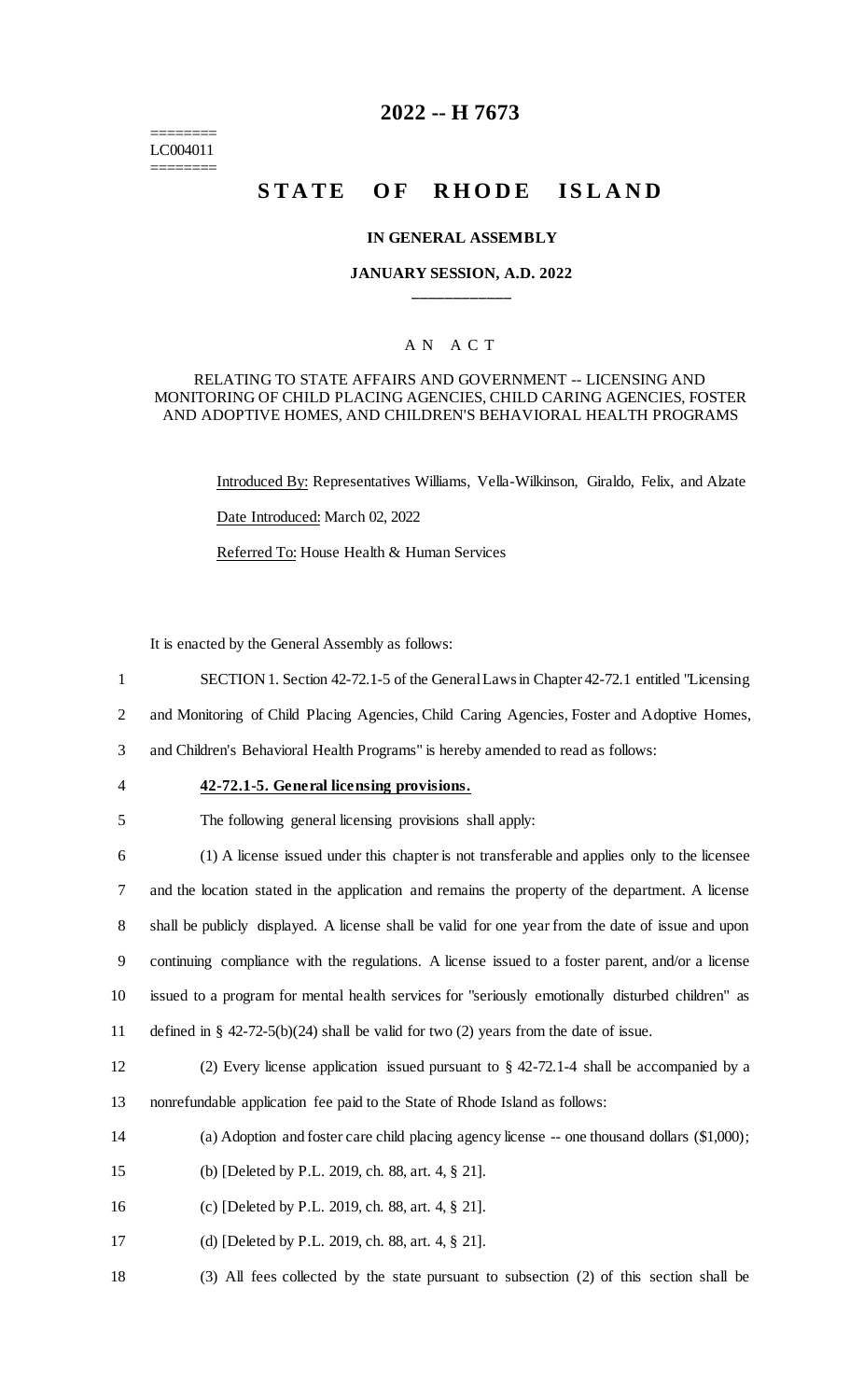- deposited by the general treasurer as general revenues.
- 

(4) A licensee shall comply with applicable state fire and health safety standards.

 (5) The department may grant a provisional license to an applicant, excluding any foster parent applicant, who is not able to demonstrate compliance with all of the regulations because the program or residence is not in full operation; however, the applicant must meet all regulations that can be met in the opinion of the administrator before the program is fully operational. The provisional license shall be granted for a limited period not to exceed six (6) months and shall be subject to review every three (3) months.

 (6) The department may grant a probationary license to a licensee who is temporarily unable to comply with a rule or rules when the noncompliance does not present an immediate threat to the health and well-being of the children, and when the licensee has obtained a plan approved by the administrator to correct the areas of noncompliance within the probationary period. A probationary license shall be issued for up to twelve (12) months; it may be extended for an additional six (6) months at the discretion of the administrator. A probationary license that states the conditions of probation may be issued by the administrator at any time for due cause. Any prior existing license is invalidated when a probationary license is issued. When the probationary license expires, the administrator may reinstate the original license to the end of its term, issue a new license or revoke the license.

 (7) The administrator will establish criteria and procedure for granting variances as part of the regulations.

 (8) The above exceptions (probationary and provisional licensing and variances) do not apply to and shall not be deemed to constitute any variance from state fire and health safety standards. However, if a request for a variance of fire inspection deficiencies has been submitted to the fire safety code board of appeal and review, DCYF may grant a provisional license to terminate no later than thirty (30) days following the board's decision on said variance.

(9) [Deleted by P.L. 2019, ch. 88, art. 4, § 21].

 (10) All persons granted a foster care license shall be required to undertake ongoing training to promote their sensitivity to their foster child's culture. Training shall be conducted by an individual who possesses the knowledge, awareness, acceptance, educational background and experience of the different cultural identities, cultures, races and heritages of the persons of the

state. The office of diversity, equity and opportunity, in conjunction with the department, shall

establish reasonable, objective standards and criteria of the training.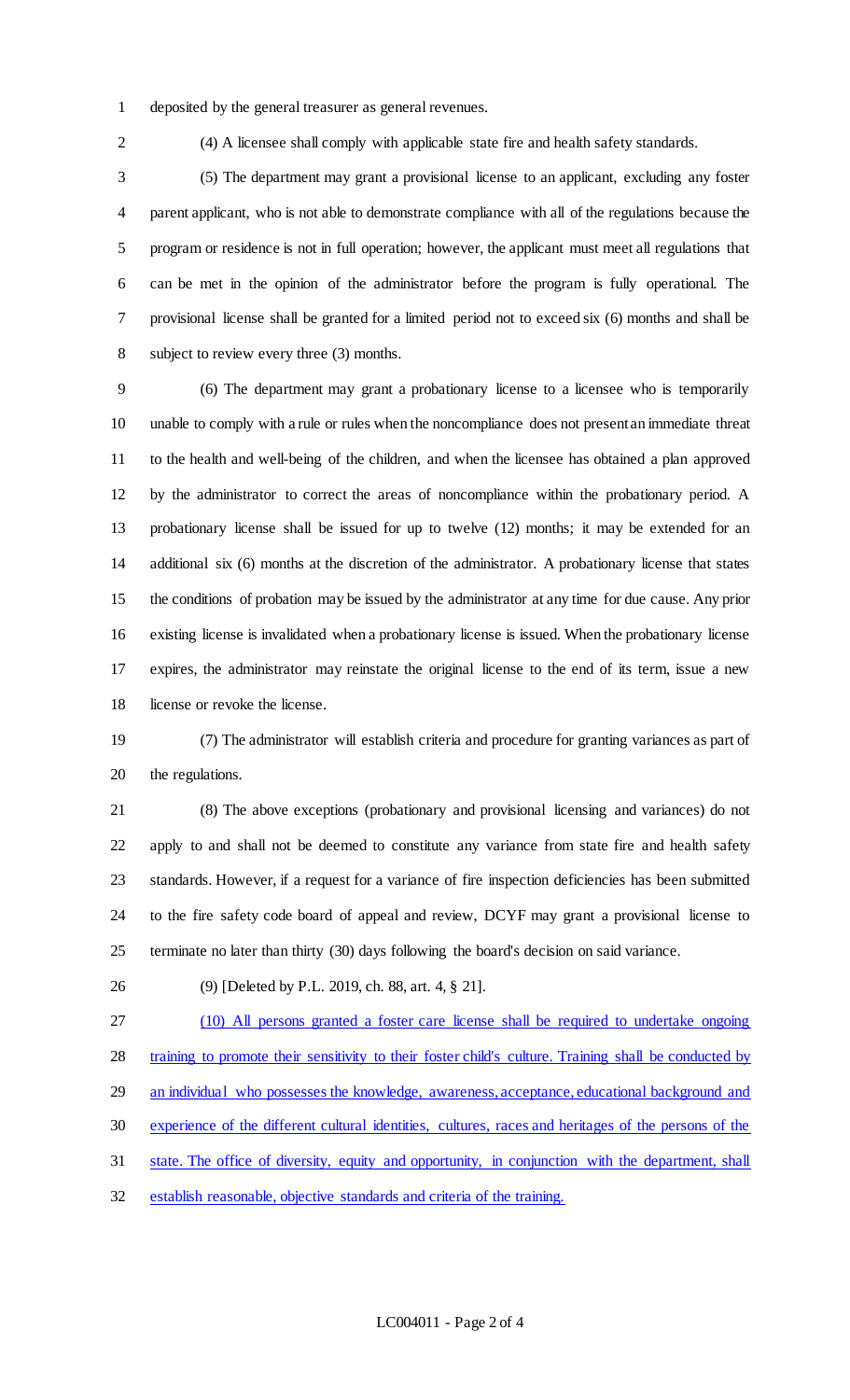======== LC004011 ========